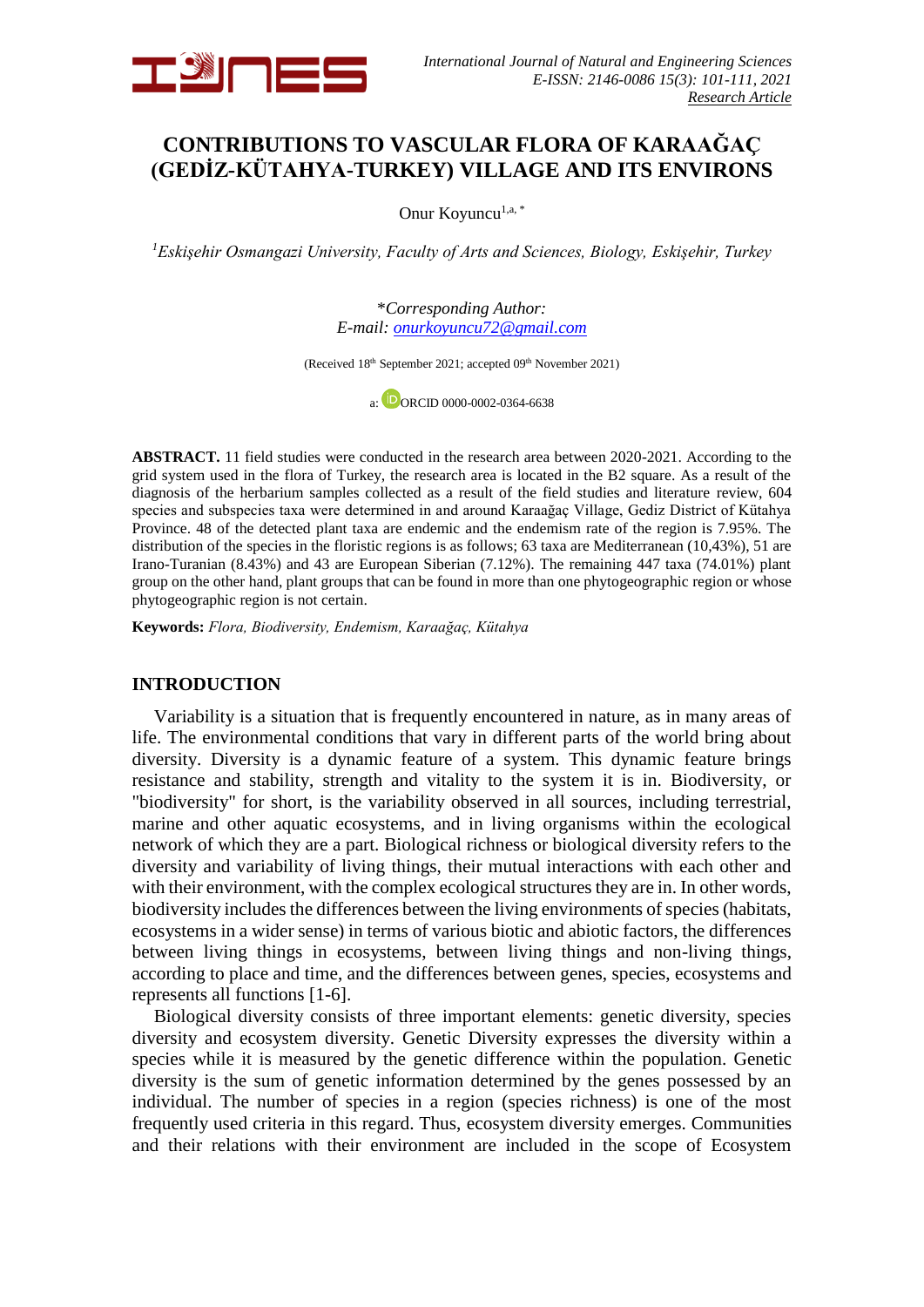Diversity, which is the basis of vitality and life due to the functional relations that continue every second in nature and are of vital importance. An ecosystem consists of living things and nonliving things such as soil, water, minerals. Each ecosystem differs more or less from other ecosystems in terms of its climate, soil edaphic, topographic and biotic characteristics. In this context, it is necessary to realize the value of biological diversity on its own and the ecological, genetic, social, economic and scientific values of biological diversity and its elements, and to protect them within international conventions [7-12].

The aim of this study is to ensure the continuity of the mutual interaction between the sensitive ecosystem elements existing in the region and to transfer the ecological values of the surroundings of Karaağaç Village, Gediz District of Kütahya, to future generations.

## **MATERIALS AND METHODS**

For the mining activities planned to be carried out in the area; The relevant botanical literature, especially the floristic studies carried out in the project area and its immediate surroundings, has been scanned. A total of 11 field studies were carried out, with at least 1 field work per month during the vegetation periods in and around the project site, and the seed plant flora of the project site and its surroundings was tried to be determined. Diagnoses and evaluations were made using the relevant literature.

## **RESULTS AND DISCUSSION**

## *Floristic Findings*

According to the grid system used in the flora of Turkey, the research area is located in the B2 square. In order to determine the floristic diversity of the region, field studies were carried out to coincide with the spring, summer and autumn vegetation periods, and the floristic structure of the research area and its surroundings was tried to be determined exactly. As a result of the diagnosis of the herbarium samples collected as a result of the field studies and literature review, 604 species and subspecies taxa were determined in and around Karaağaç Village, Gediz District of Kütahya Province. 48 of the detected plant taxa are endemic and the endemism rate of the region is 7.95%. The distribution of the species in the floristic regions is as follows; 63 taxa are Mediterranean (10,43%), 51 are Irano-Turanian (8.43%) and 43 are European Siberian (7.12%). The remaining 447 taxa (74.01%) plant group on the other hand, plant groups that can be found in more than one phytogeographic region or whose phytogeographic region is not certain. While preparing the floristic list in this report, it was tried to include not only the project activity area but also the flora elements in the nearby regions.

### *Ecological Structure and Phytogeographical Region*

Vegetation is divided into flora realms based on their floristic structures, and flora area are divided into floristic zones within themselves. Our country is under the influence of 3 floristic regions due to the differences in topographic structure and climatic characteristics within the Holoarctic flora realm. These; Mediterranean, Irano-Turanian and European Siberian regions. The research area is within the B2 square and is located on the border of the Mediterranean phytogeographical region and the Iranian Turan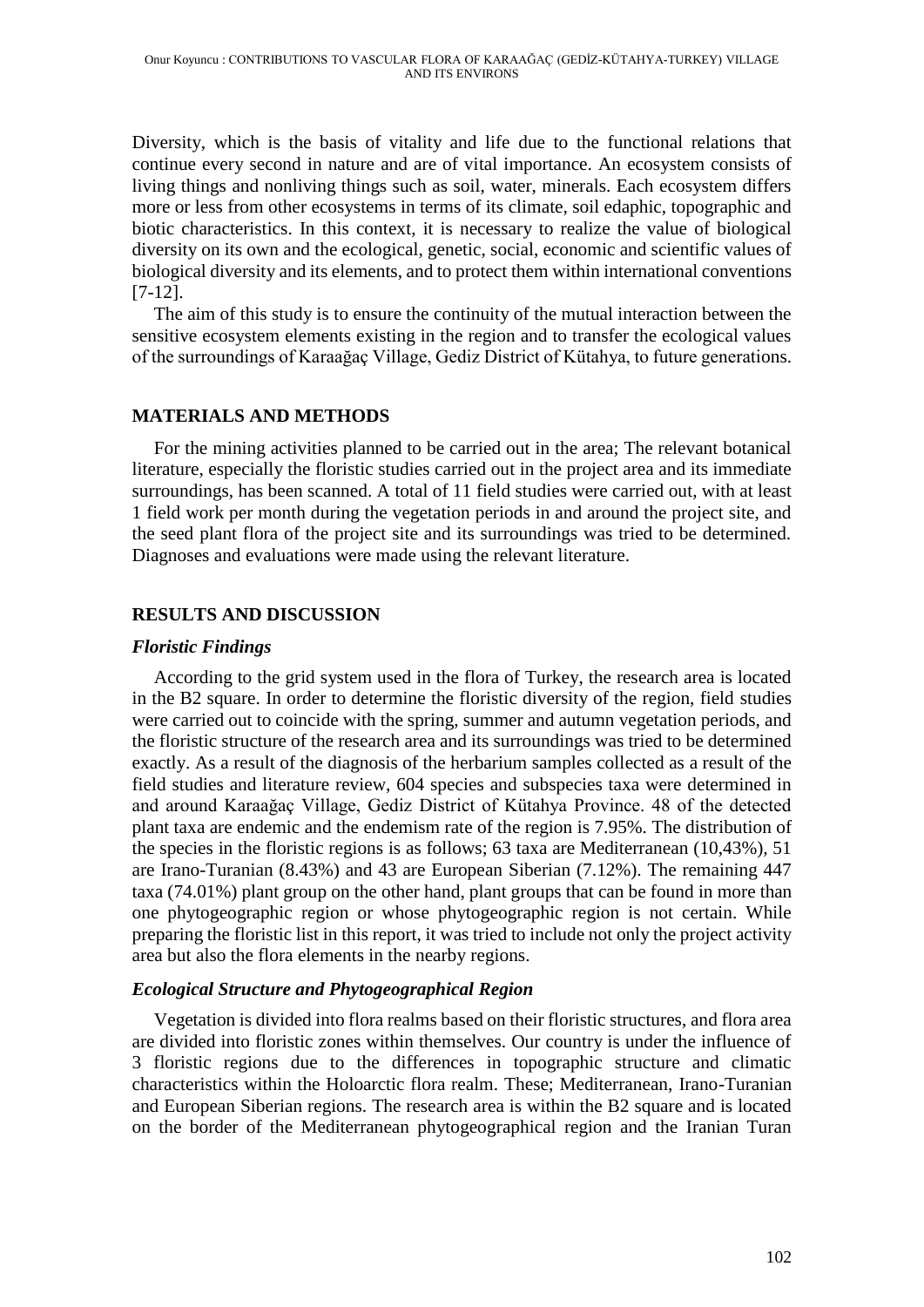phytogeographical region. Therefore, a floristic composition containing its elements is observed in two phytogeographic regions (Figures 1 and 2).



*Fig. 1. Phytogeographical Regions of Turkey*



*Fig. 2. Location of the Study Area in the Grid System*

The study area is located on the skirts of Murat Mountain within the borders of Karaağaç village in Gediz district of Kütahya province. The area has an altitude varying between 1100m and 1600m. Karaağaç village is a settlement located in the entrance area of Murat Mountain from Gediz district, on the skirts of Murat Mountain. Murat Mountain, on the other hand, is in an important position in terms of biodiversity of our country, as it is the highest point of Kütahya and moreover, it is one of the areas with the highest endemism rate within the borders of Kütahya province. According to current literature information, Murat Mountain is the region with the highest number of endemic taxa in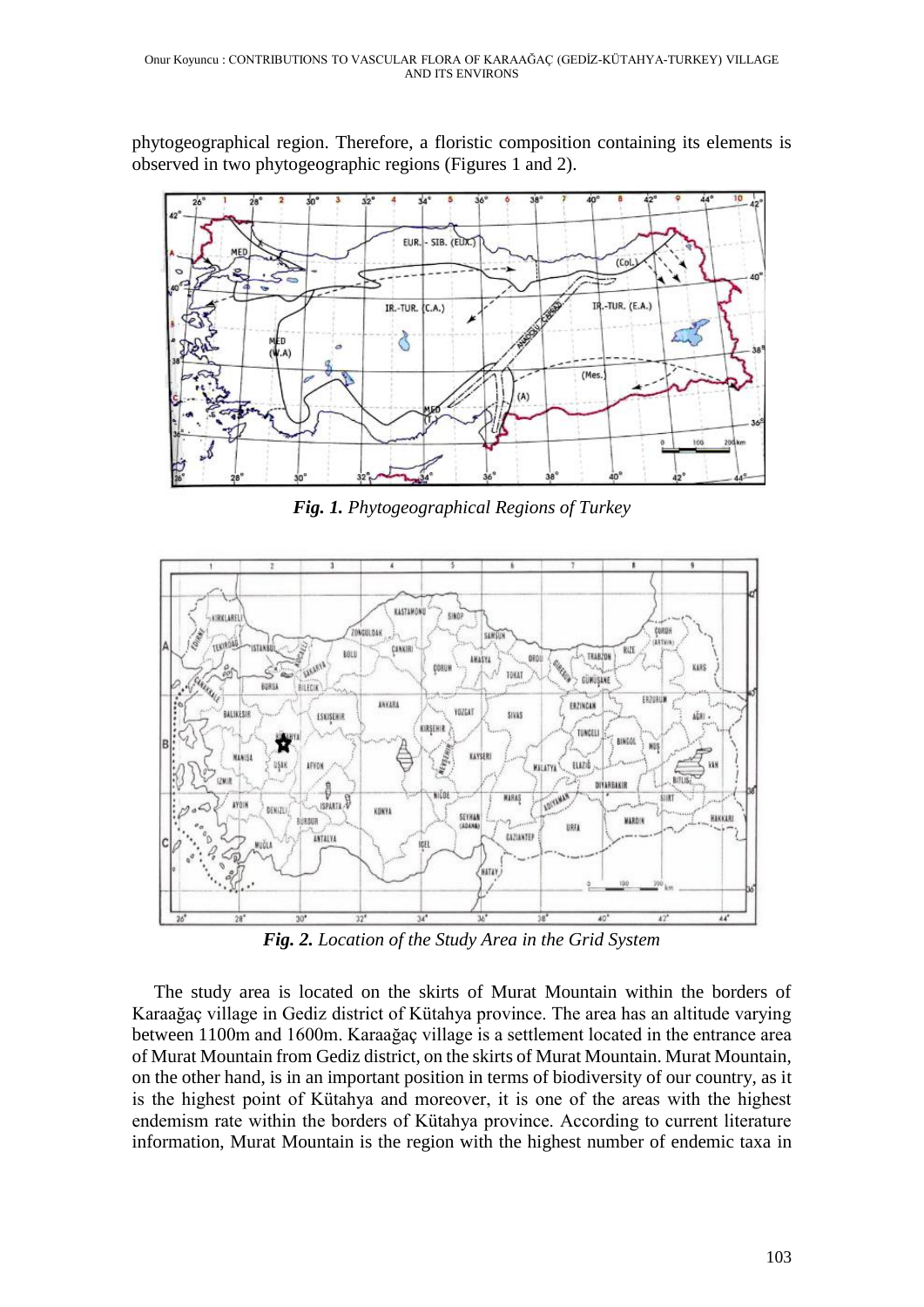Kütahya with 114 endemic species. According to the literature data, it is understood that there is no conservation work or any protected area around the study area [13-31].

The places where plant species are found more or less are called the distribution area of that species. These distribution areas show certain geographical features. Two factors that play a primary role in the separation of the flora realms; temperature and precipitation. According to these climatic characteristics, the world is divided into 6 large florisitic realms. Our country is located in the Holoarctic flora, which is the largest of these flora realms, and it is under the influence of 3 flora regions (Mediterranean, Euro-Siberian and Iran-Turanian) that are essentially under this flora realm. The vegetation type and flora elements of these regions are unique to them. However, especially at the borders of these regions, the vegetation can contain the elements of these regions in a mixed way, due to the transition effect [32-33].

The research area is located in the transitional part of the Mediterranean and Iran-Turanian phytogeographic regions. However, the region is generally very close to the borders of the Mediterranean and Euro-Siberian phytogeographic regions. Although Kütahya is within the borders of Iran-Turan plant geography, the taxon specific to the Mediterranean phytogeographic region is also over-represented; It can be explained by the fact that the mountains in the Aegean region extend perpendicular to the sea and the effect of the sea reaches the inner regions. In fact, the area within the project area can be considered as the intersection point of 3 phytogeographic regions. As it is known, especially at the border of phytogeographic regions, species diversity is higher due to the border effect. This border effect is evident in the region as well. However, the project site was not sufficiently affected by this situation due to the dominant uniform vegetation structure and soil characteristics. It has been observed that there are widespread plant taxa with wide ecological tolerance and low risk endemic taxa in the LC category according to IUCN criteria in the project area and its immediate surroundings. In the field studies carried out, it is seen that the dominant vegetation type of the region is forest vegetation consisting of coniferous trees. However, there is also the presence of a riparian vegetation formed by a seasonally flowing stream and several water currents in the area. Again, some riparian vegetation elements were determined by me around these streams and stream beds. In addition, riparian elements are found in and around small artificially created ponds. In addition, small vegetation formations of steppe character can be seen from place to place in forest clearings.

### *Vegetation Types in and Around the Research Area*

As a result of the researches, it has been determined that Black Pine and Red Pine Forest Vegetation is dominant in the project area and its surroundings.

In the project area and its immediate surroundings;

1- Forest Vegetation

2- Step Vegetation (Forest Clearings)

3- It has been determined that there are 3 different vegetation types, namely Stream Vegetation (Riparian).

### *Forest Vegetation*

Although forest vegetation is perceived in people's minds as the vegetation type formed by broad-leaved trees that are frequently encountered in the Euro-Siberian region, the coniferous forest vegetation formed by *Pinus nigra* and *P. brutia* trees, which have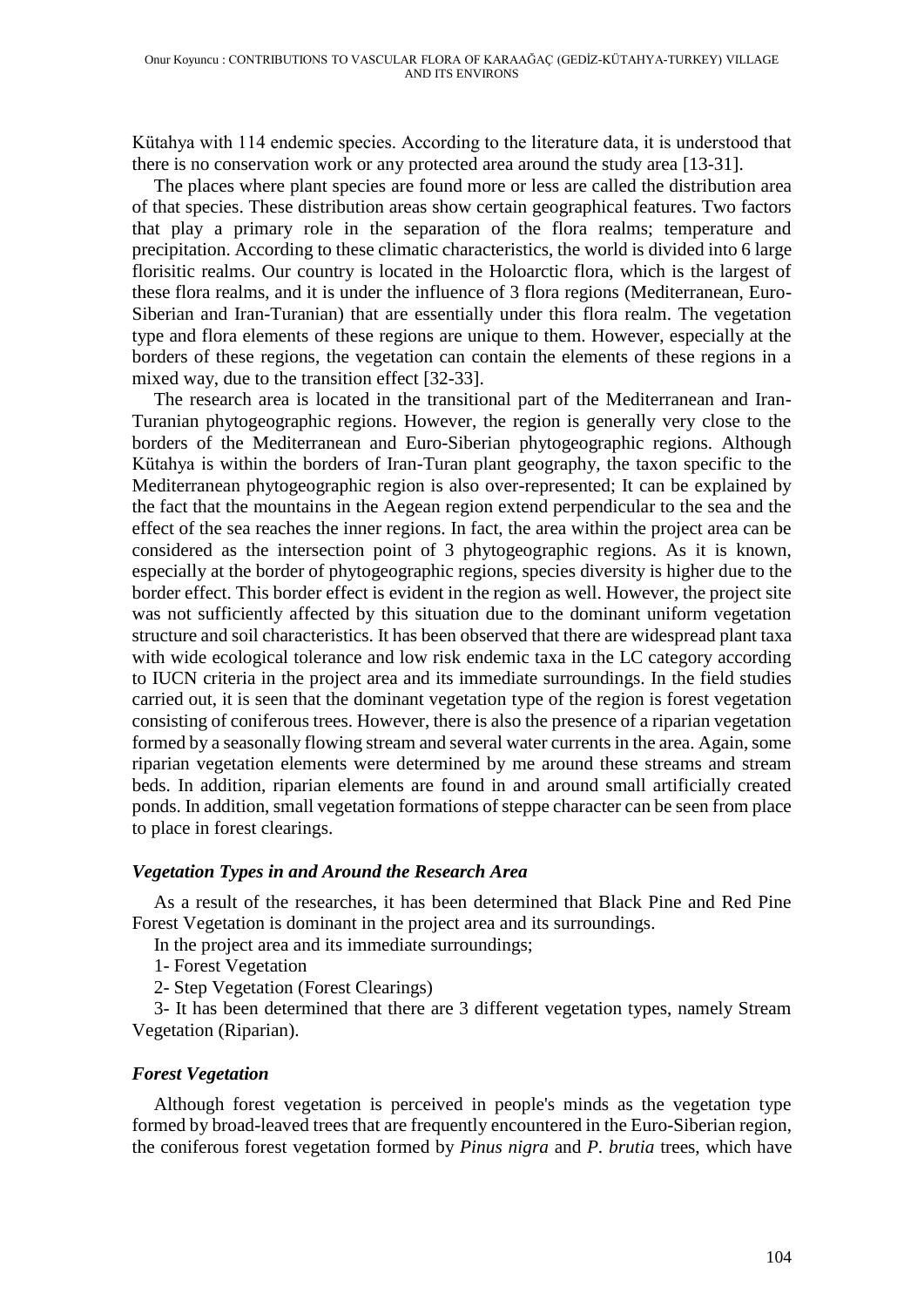adapted to the edaphic and climatic conditions in the Marmara region, is observed in the study area and its surroundings. In the forest areas of *P. nigra* and *P. brutia* study area and its immediate surroundings, the vegetation formed by these taxa is also the dominant vegetation. It is also observed in open areas in forest vegetation or in combination with plant taxa such as *Juniperus oxycedrus, J. foetidissima, Quercus cerris, Q. pubescens, Cistus laurifolius, Oysris alba, Populus alba Phillyrea latifolia*.

## *Step Vegetation*

The study area has adapted to the dry and hot periods, which are characteristic of the Euro-Siberian and Irano-Turanian phytogeographic regions. It includes steppe vegetation formed by these plant groups. In the forest clearings in the project area, vegetation type showing steppe character can be seen from place to place. *Anchusa azurea, Astragalus oxytropifolius, Astragalus angustifolius, Alyssum desertorum, Bellis perennis, Centaurea iberica, Centaurea urvillei, Cichorium intybus, Cota altissima, Crepis sancta, Crupina crupinasum desertorum, Filaurea iberica, Scabiosa columbaria subsp. columbaria, Muscari comosum, Silene italica, Silene conoidea, Alyssum desertorum, Alyssum sibiricum, Alyssum murale, Minuartia hamata, Verbascum georgicum, Verbascum lasianthum, Verbascum cheiranthifolium*, and Xanthium spinosum some of the plant taxa belonging to the steppe vegetation found in the research area and its surroundings.

## **Stream Vegetation (Riparian)**

This vegetation type, which is observed in moist areas and dry and wet stream beds in the project area and its immediate surroundings, shows natural distribution both in water beds and wet habitats. These hydrophyte, hygrophyte and mesophyte species; They are generally found in 4 different ecological environments to spread in or near water beds. The creeks and creek beds, which are wet in spring and winter and dry in summer and autumn, are the places where this type of vegetation is seen, especially the Gerdimelik Stream in the project area. Some of the taxa found in the tree, bush and grass layer of these life forms are as follows; *Salix alba*, *Platanus orientalis*, *Rumex acetocella, Rumex crispus, Clematis cirrhosa, Phylleria latifolia, ,Tamarix parviflora, Agrimonia eupatoria, Rubus canescens, Rubus sanctus, Lycopus europaeus, Rosa canina, Lythrum salicaria, Epilobium palustre, Epilobium angustifolium, Bellis perennis, Geum urbanum, Chenopodium album, Ranunculus ficaria, Mentha longifolia, Trifolium arvense, Medicago lupulina, Hypericum perforatum, Althaea cannabina, Plantago majo, Papaver rhoeas, Tripleurospermum tenuifolium, Echium vulgare, Carex divisia, Phragmites australis, Juncus inflexus, Juncus minutulus* ve *Veronica anagallis-aquatica*.

One of the most important factors on the species diversity of a region is the habitat diversity of the area. Because the diversity of habitat brings with it the diversity of species and ecosystems. As a result of the field studies carried out in the study area, it is seen that the evergreen coniferous forest formations dominate the region in general. When this type of forest formations are examined in terms of floristic structure, it is seen that there is a partial homogeneity in the distribution of plant taxa within the boundaries of the area. Considering that the study area has a uniform structure in terms of edaphic and topography, this situation is quite natural.

Moreover, this is also the case in the forest formations around the study area, and the region does not have a very high importance in terms of species, habitat and ecosystem diversity. Habitats with similar characteristics are encountered throughout our country,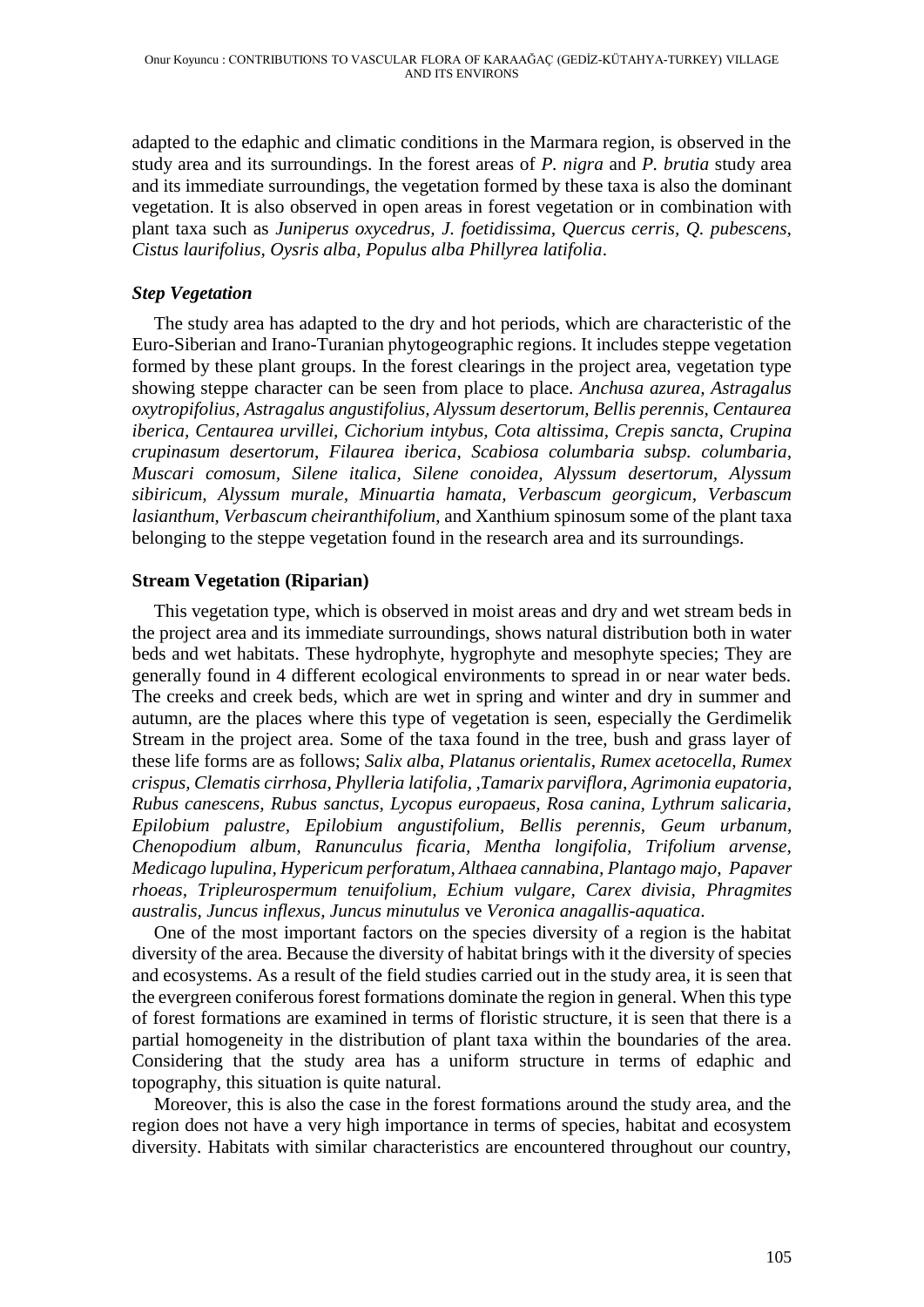within the boundaries of Kütahya province and in the immediate vicinity of the study area.



*Fig. 3. Rocky Formation in the Project Area*



*Fig. 4. Stream Vegetation in the Project Area*

|  | Table 1. Distribution of Collected Plants by Major Plant Groups |  |  |  |
|--|-----------------------------------------------------------------|--|--|--|
|  |                                                                 |  |  |  |

|                        |                 | Family | Genus | Taxa |
|------------------------|-----------------|--------|-------|------|
| Gymnospermae           |                 |        |       |      |
| ngi<br>暠<br><b>QSO</b> | Dicotyledonae   | n      | 289   |      |
|                        | Monocotyledonae |        |       |      |
| <b>Total</b>           |                 | 69     | 338   | 604  |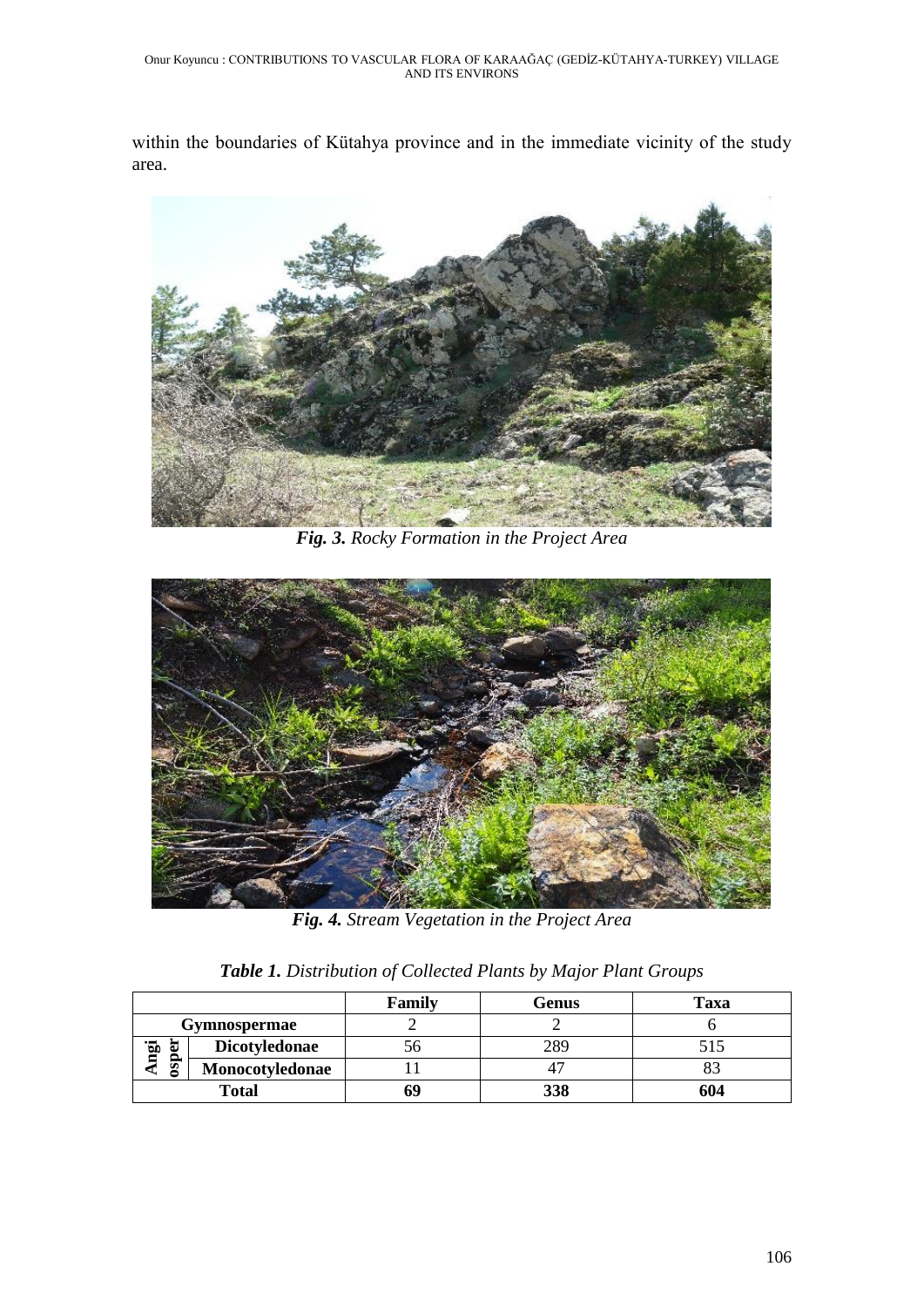| <b>Phytogeographic Region</b> | <b>Number of Taxa</b> | % Rate |
|-------------------------------|-----------------------|--------|
| Mediterrenian                 | 63                    | 10,43  |
| <b>Iran-Turan</b>             |                       | 8,44   |
| <b>Europe-Siberian</b>        | 43                    | 7,12   |
| Unknown                       | 447                   | 74,01  |
| <b>Total</b>                  | 604                   | 100    |

*Table 2. Distribution of Plants by Phytogeographic Regions*

## **CONCLUSION**

## **Rare Endemic Plants Known to Exist on Murat Mountain (Kütahya)**

Rare endemic plant taxa and their reported localities, which were reported in different localities in Murat Mountain in previous studies, but whose presence could not be determined in the field studies carried out within the scope of this project, within the project activity area and in the immediate surroundings that are likely to be affected during the mining activities planned to be carried out, are given below [1-31].

1- *Dianthus erinaceus* Boiss. there is. alpinus boiss. Kütahya; Murat Mountain. 1900 meters Category: VU

2- *Sedum hispanicum* L. var. planifolium Chamberlain Kütahya; Murat Mountain. 1900-2100 m over cut willow. Category: TR

3- *Alyssum davisianum* Dudley Kütahya; Murat Mountain. Between Kesiksöğüt and Hamam, 1400 m. Category: CR

4- *Crenosciadium siifolium* Boiss. & Held. Kütahya; Murat Mountain. Kesiksöğüt location, 1400 m. Category: TR

5- *Allium kurtzianum* [Ascherson & Sint. ex] Kollmann Kütahya: Murat Dagigi, Category: EN

6- *Allium flavum* L. subsp. I have flavum. minus Boiss. Kütahya; Murat Mountain. Aegean, Marmara regions. Category: VU

7- *Arum balansnum* R.Mill. Kütahya; Şaphane Mountain, above Ayvacık village, Satik Hill, 900-1050 m, Yellice Mountain 1300-1600 m. Aegean Region. Mediterranean Element. Category: VU

8- *Astragalus gaeobotrys* Boiss.et.Bal. Kütahya; Murat Mountain. Servant. Category: TR

9- *Bolanthus spergulifolius* (Jaub. & spach) Hub.-Purple. Kütahya; 5 km south of Tavşanlı, 800 m. Category: VU

10- *Centaurea amasiensis* Bornm Kütahya; Murat Mountain. Aegean region, Central Anatolia region and Mediterranean Category: LC

11- *Centaurea aphrodisea* Boiss. Kütahya; Murat Mountain. Aegean region. Mediterranean Element. Category: VU

12- *Centaurea drabifolia* subsp. *austro-occidentalis* Wagenitz Kütahya; Murat Dagi, Isparta, Denizli, Mugla, Antalya. Category: LR (lc)

13- *Crocus flavus* Weston subsp. dissectus T. Baytop & Methew Kütahya; Murat Mountain. 1200 m, Aegean region. Category: VU

14- *Iris purpureoractea* B. Mathew & T. Baytop Kütahya; Murat Mountain. Above Gürlek, Aktaş,1600 m, Mount Simav Aegean region, Marmara region, Mediterranean region. Mediterranean Element. Category: LR (nt)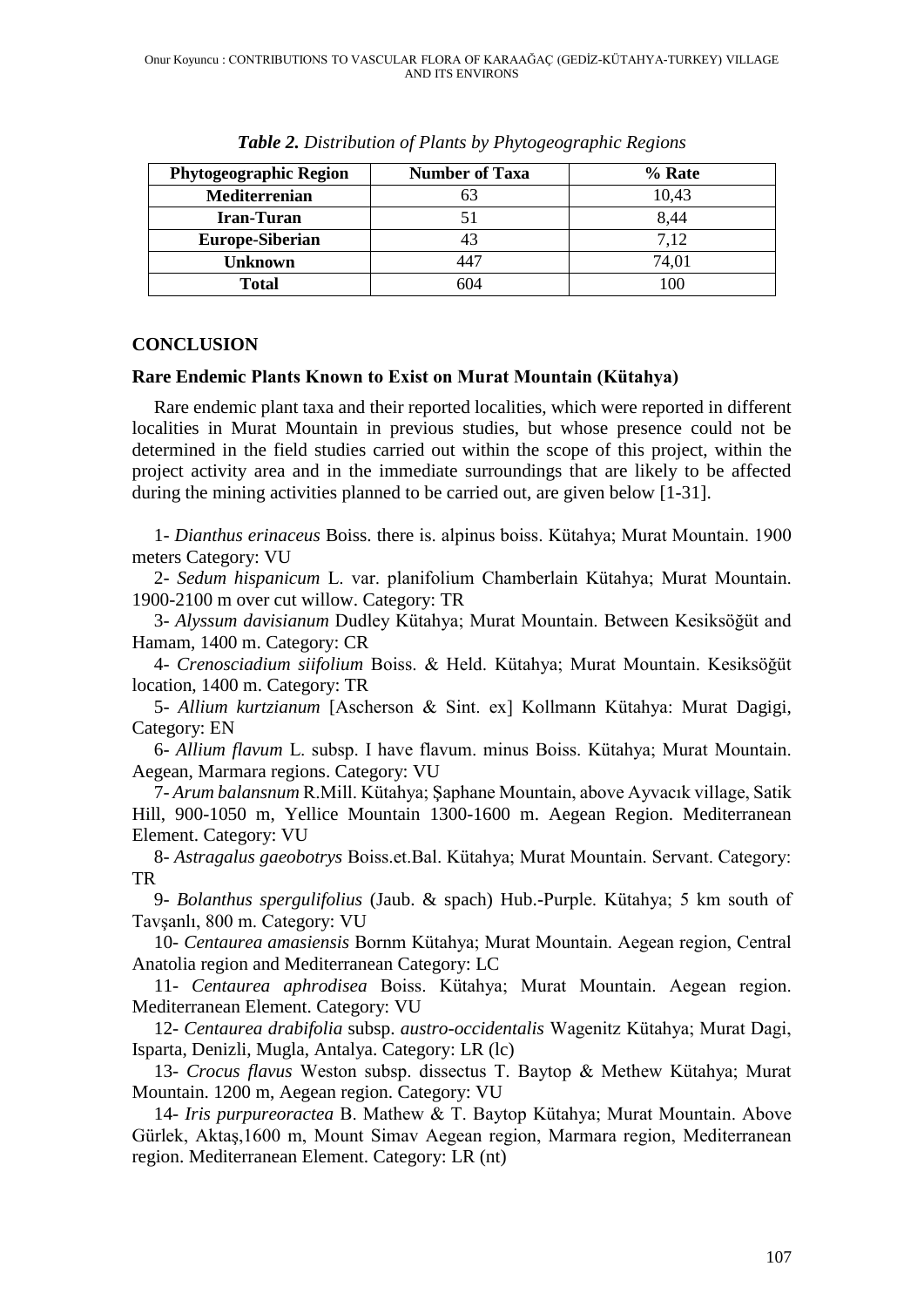15- *Papaver strictum* Boiss. & Ball. Kütahya; Murat Mountain. 1400 m above Gediz bath, Okluk Mountain Ovacık Area 1050-1100 m, Eğrigöz Mountain Aegean region. Category: LR (nt)

16- *Prometheum muratdaghense* (Kit Tan) 't Hart Syn: Rosularia muratdaghensis Kit Tan Kütahya; Murat Mountain is 2100 m above Kesik Söğüt. Mediterranean Element. Category: TR

17- *Pyrus anatolica* Browicz Kütahya; Murat Mountain. Aegean region. Category: TR

18- *Rumex olympicus* Boiss. Kütahya; Murat Mountain. Bursa Uludag. Category: DD 19- *Saponaria pamphylica* Boiss. et Heldr. Kütahya; Murat Mountain. Konya, Nigde,

Antalya. Category: LR (lc)

20- *Senecio cilicius* Boiss. Kütahya; Murat Mountain. Aegean region, Eastern Anatolia region. Ir.-Tur. Element. Category: LR (lc)

21- *Senecio olympicus Boiss*. Kütahya; Murat Mountain. Aegean region. Av.-Sib. Element. Category: LR (cd)

22- *Sideritis tmolea* P. H. Davis Kütahya; Murat Mountain., Okluk Mountain Peak 1340 m. Aegean region. Category: LR

23- *Stefanoffia macrocarpa* Freyn. & Sint. Kütahya; Murat Mountain. Aegean region, Black Sea region and Central Anatolia region. Category: -?

24- *Verbascum coronopifolium* (Boiss & Ball) O. Kuntze. Kütahya; Murat Mountain. Kesiksöğüt location 1800 m. Ir.-Tur.Element. Category: TR

25- *Verbascum phyrgium* Boiss. Kütahya; Gümüş Mountain Radar location, 1800- 1900 m. Aegean region, Central Anatolia region. Ir.-Tur. Element. Category: LR (cd)

26- *Zingeria verticillata* (Boiss. & Balansa) Chrtek Kütahya; Murat Mountain. Category: TR

According to the detailed literature surveys, 26 of the endemic taxa whose presence was reported in the whole of Murat Mountain could not be identified in the project activity area during the field studies carried out in the region within the scope of this project. As can be understood from the detailed localities reported for a significant part of the taxa in question, it is understood that there is a distance between the project activity area and the localities of the taxa, and that these taxa spread naturally outside the project area.

## **Rare Endemic Taxa in and Around the Project Area of Activity and IUCN Risk Categories**

According to both the literature data and the data obtained from field studies, the presence of 48 endemic and rare vascular plant taxa was determined in and around the project activity area. Of these taxa, 2 are in the NT (Near Treated-May be endangered in the near future) category, and 46 of them are in the LC (Low Concern-Low Risk) category.

## **Taxa in NT (Near Treated-May be Endangered in the Near Future) Category:**

*Verbascum stenostachium Cyclamen cilicium var. cilicium*

## **Taxa in LC (Low Concern- Low Risk) Category:**

*Allium huber-morathii Allium sibthorpianum Bifora radians Eryngium bithynicum*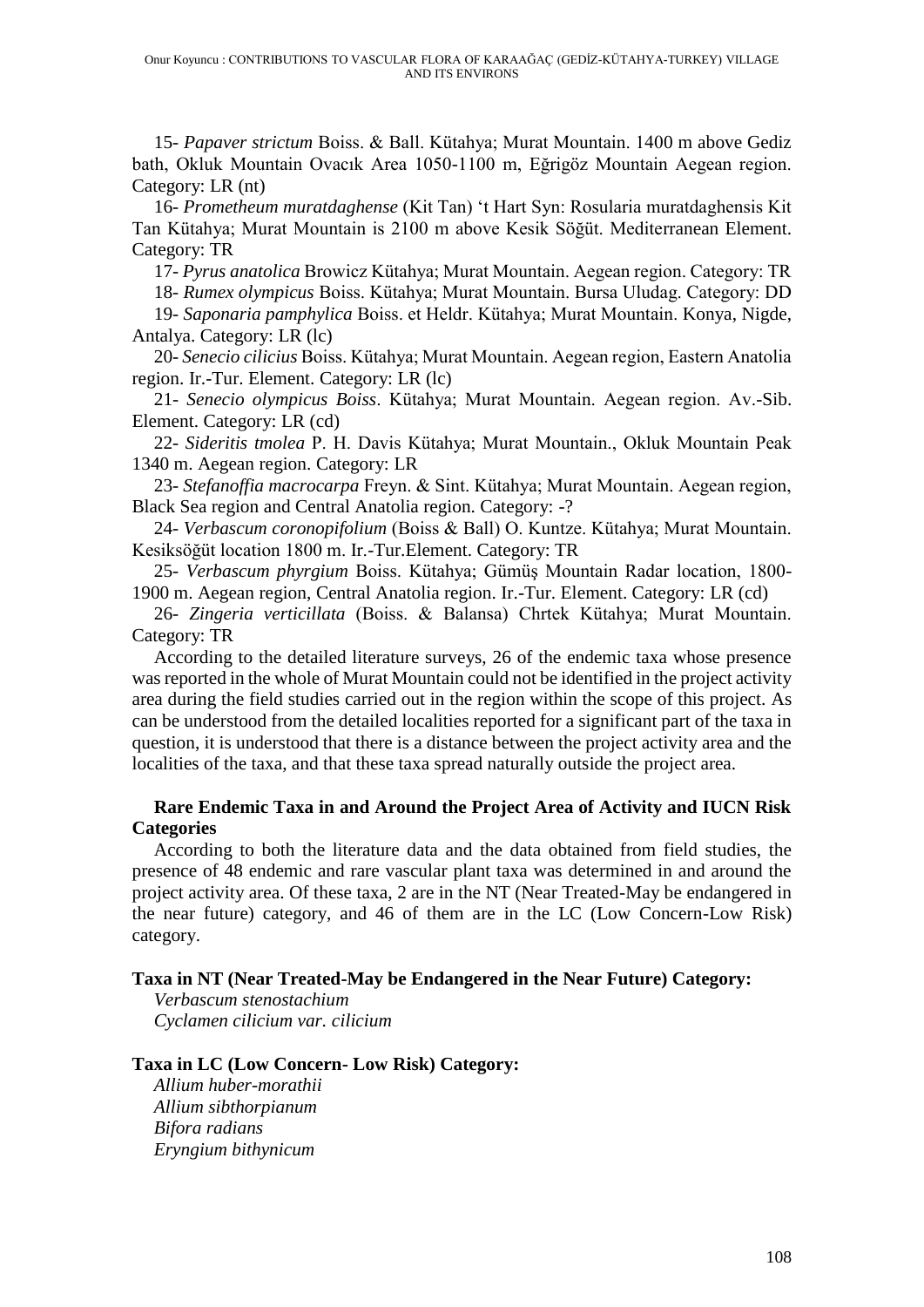*Ferulago macrosciadia Hyacinthella lineata Centaurea iberica Centaurea olympica Cirsium leucopsis Jurinea pontica Ptilostemon afer Senecio castagneanus Taraxacum farinosum Taraxacum minium Nonea caspida Onosma isaurica Alyssum huetii Erysimum kotschyanum Hesperis kotschyi Campanula lyrata Scabiosa reuteriana Valerianella glomerata Bolanthus spergulifolius Dianthus leucophaeus Prometheum chrysanthum* subsp. *chrysanthum Carex cilicica Euphorbia anacampseros Astragalus condensatus Astragalus sibthorpianus Colutea melanocalyx* subsp. *davisian Trifolium caudatum Trifolium elongatum Hypericum adenotrichum Hypericum aviculariifolium Iris kerneriana Juncus sparganiifolius Origanum sipyleum Phlomis armeniaca Salvia dichroantha Scutellaria albida* subsp. *albida Linum corymbulosum Chaenorhinum litorale Linaria corifolia Consolida raveyi Delphinium venulosum Asperula lilaciflora* subsp*. phrygia*

The most important step in the determination of susceptible plant taxa in a region is to determine the flora of that region. When the region where the study area is located is evaluated from this point of view, it is located in an area with a very low endemism rate compared to other parts of our country. The floristic data obtained as a result of the studies carried out confirm this situation. Almost all of the plant taxa determined from the area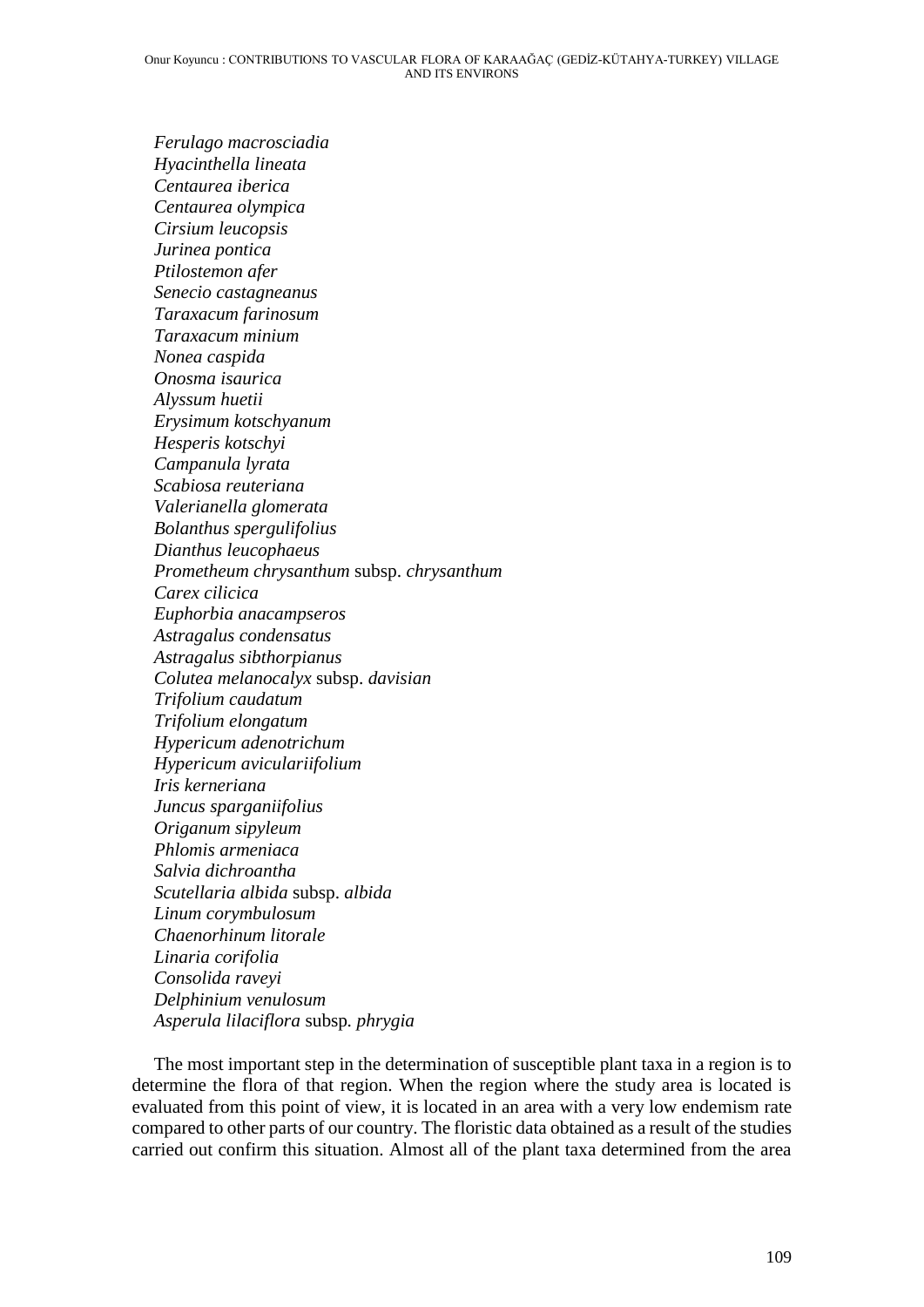are plant taxa that have a wide distribution area within the borders of our country and are not endangered. In addition, none of these taxa are included in the BERN or CITES contract annexes. All of the endemic plants determined to be distributed in and around the project activity area are classified according to IUCN categories, 2 of these plants are in the NT category and 46 are in the LC category. It is understood that the endemic rate of the project activity area and its immediate surroundings is approximately 7.95%. It is understood that more than half of the listed endemic taxa are outside or on the border of the project activity area. Verbascum stenostachyum and Cyclamen cilicium were detected in the project area. cilicium taxa are in the category of NT (may be endangered in the near future) according to IUCN criteria [32,33].

I believe that this study will contribute to the recognition and protection of the biological diversity of the research area.

## **REFERENCES**

- [1] Anonim (2015). Biyolojik Çeşitliliği İzleme ve Değerlendirme Raporu, Orman ve Su İşleri Bakanlığı Doğa Koruma ve Milli Parklar Genel Müdürlüğü, 2013-2014 Raporu, Ankara
- [2] Davis PH (1964-1988). Flora of Turkey and Aegean Islands, Vol. 1-10, Edinburgh University Press, Edinburgh, UK.
- [3] Güner, A., Özhatay, N., Ekim, T. and Başer, K. H. C., (2000) Flora of Turkey and the East Aegean Island (Supplement 2) Vol. 11. Edinburgh Univ. Press, Edinburgh.
- [4] Vural M, Ekim T, İlarslan R, Malyer H (1985) Afyon Başkomutan Tarihi Milli Parkı Vejetasyonu Doğa Bilim Dergisi, A2, 9(2): 363-387.
- [5] Yayıntaş A (1985). Simav Dağı Florası, Doğa Bilim Dergisi 9. 2, 388-418.
- [6] Yiğit, N., Çolak, E., Ketenoğlu, O, Kurt, L., Sözen, M., Hamzaoğlu, E., Karataş, A., Özkurt, Ş., (2002) ÇED, Ankara.
- [7] WWF (2008) Türkiye (Doğal Hayatı Koruma Vakfı) Türkiye'deki Ramsar alanları değerlendirme raporu.
- [8] Türkiye'nin Önemli Doğa Alanları Kitabı, https://www.dogadernegi.org/wpcontent/uploads/2018/11/ege029-murat-dagi-onemli-doga-alanlari-kitabi.pdf
- [9] Keser N. (2013) Murat Dağı'nda Endemizme Etki Eden Topografik Faktörler (İç Batı Anadolu), Turkish Studies-International Periodical For The Languages, Literature and History of Turkish or Turki Volume 8/12 Fall 2013, p. 711-736, Ankara-Turkey.
- [10] Ekim T, Koyuncu M, Duman H, Aytaç Z, Adıgüzel N (2000) Türkiye Bitkileri Kırmızı Kitabı, Türkiye Tabiatını Koruma Derneği Yayını, Yayın No: 18, Ankara
- [11] Akman, Y. (1995) Türkiye Orman Vejetasyonu, Ankara
- [12] Anonim (1999) Türkiye'nin Çevre Sorunları, Türkiye Çevre Vakfı Yayını, Yayın No: 131, Ankara.
- [13] Çırpıcı A (1988) Murat Dağı (Kütahya-Uşak)'nın Florası, Doğa Türk Botanik Dergisi 13, 2, 157-222.
- [14] Görk G (1982) Eğrigöz Dağı (Emet) Flora ve Vejetasyonu, E.Ü. Fen fak. Doktora Tezi, 119 s. İzmir
- [15] Hamzaoğlu E, Koç M, Aksoy A (2014) A new pricking Carnation (Caryophyllaceae) grows on tuff from Turkey: Dianthus aculeatus sp. nov. Biological Diversity and Conservation, 7/2 159-162.
- [16] Koçan N. (2011) Murat Dağı'nın Ekoturizm Potansiyelinin Belirlenmesi, Iğdır Univ. J. Inst. Sci. & Tech. 1(3): 69-75.
- [17] Madenci, H., (2004) Elmalı Dağı (Kütahya) Florası, Dumlupınar Üniversitesi, Fen Bilimleri Enstitüsü, Yüksek Lisans tezi, 80 s.
- [18] Memiş, R., (1999) Budağan dağı (Kütahya) florası, Dumlupınar Üniversitesi, Fen Bilimleri Enstitüsü, Yüksek Lisans tezi, 103 s.